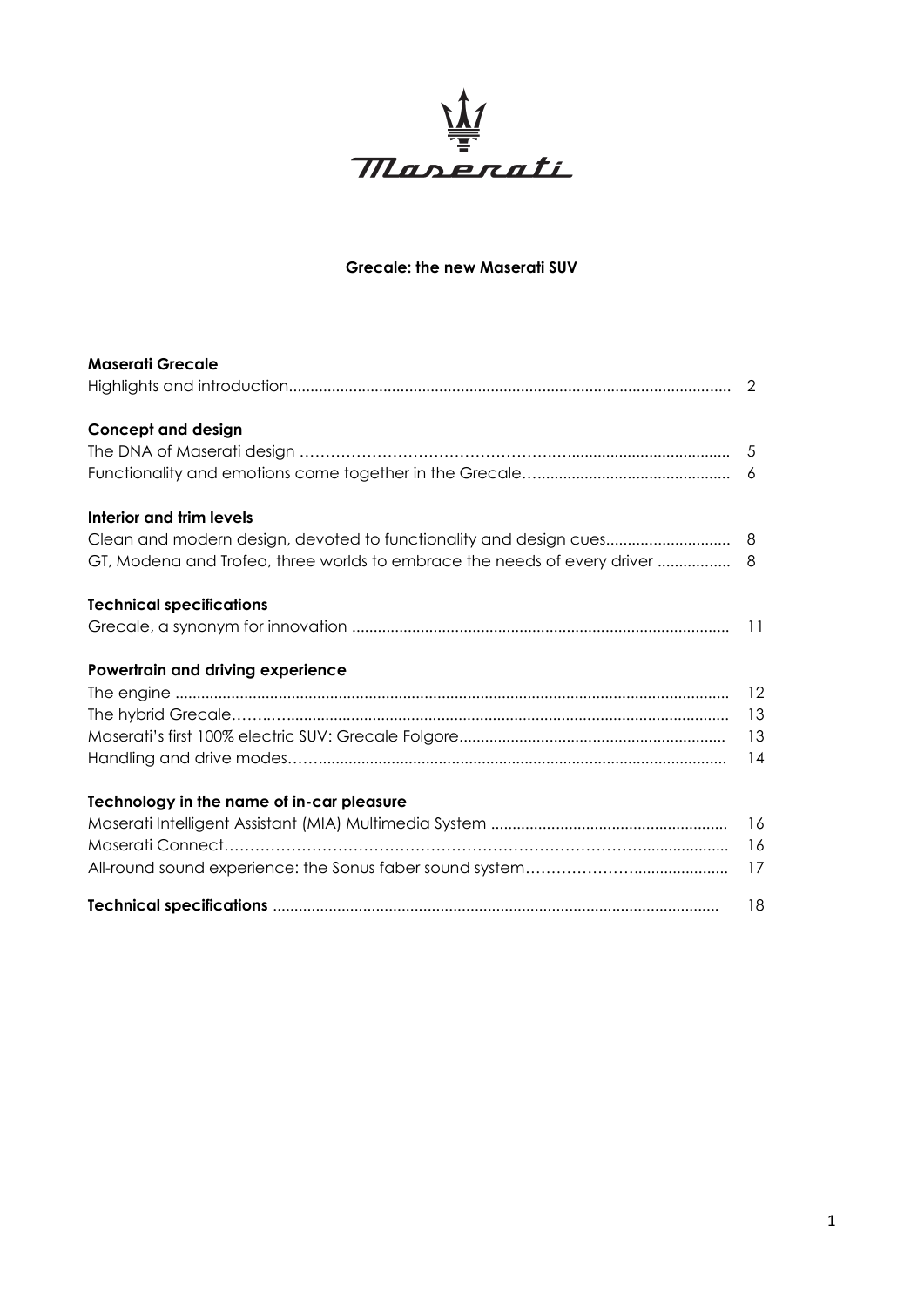

### **Highlights**

- The new Maserati Grecale SUV is "**The Everyday Exceptional**": with the right balance between sportiness and elegance, it inaugurates a new segment for the Brand.
- Grecale embodies the concepts of innovation, versatility and luxury: it is a **best-in-class SUV in terms of spaciousness and comfort**.
- The new Maserati SUV is available in the **GT version**, equipped with a four-cylinder mild hybrid engine capable of 300 hp, in the **Modena** with a four-cylinder 330-hp mild hybrid engine, and in the high-performance **Trofeo** with a 530-hp V6.
- In the future, the Grecale range will be completed with the Full-Electric version, the first fully electrified SUV in Maserati's history, due on the market one year after the petrol model and using 400V technology.
- **Superior performance in terms of driveability and handling**. Top speed: 285 km/h. Acceleration from 0 to 100 km/h in 3.8 seconds (data refers to the Trofeo version).
- At launch, the Grecale is also available in the **PrimaSerie Launch Edition**, a limited edition featuring exclusive content.
- **Innovative technical specifications**, including the Maserati Intelligent Assistant (MIA) Multimedia system, the latest infotainment, comfort display, digital clock and the Heads-up Display, available as an option.
- An **all-round sound experience** is guaranteed by the iconic signature sound of the Maserati engine paired with the immersive Sonus faber multi-dimensional sound system.
- The new Maserati Grecale will be available in the second half of 2022.

*Modena* – Maserati presents the Grecale, the new SUV and the embodiment of the concept of "The Everyday Exceptional".

Once again, the new model bears the name of a wind. The Gregale (*Grecale* in Italian) is a north-easterly Mediterranean wind, and now also an SUV expected to play a major role in the Maserati range.

Naming its cars after the most famous winds of the world is a tradition for the brand.

It all began in 1963 with the legendary Mistral. Ghibli, Bora and Khamsin would follow in turn. In 2016, the Levante, the first SUV in the Trident brand's history.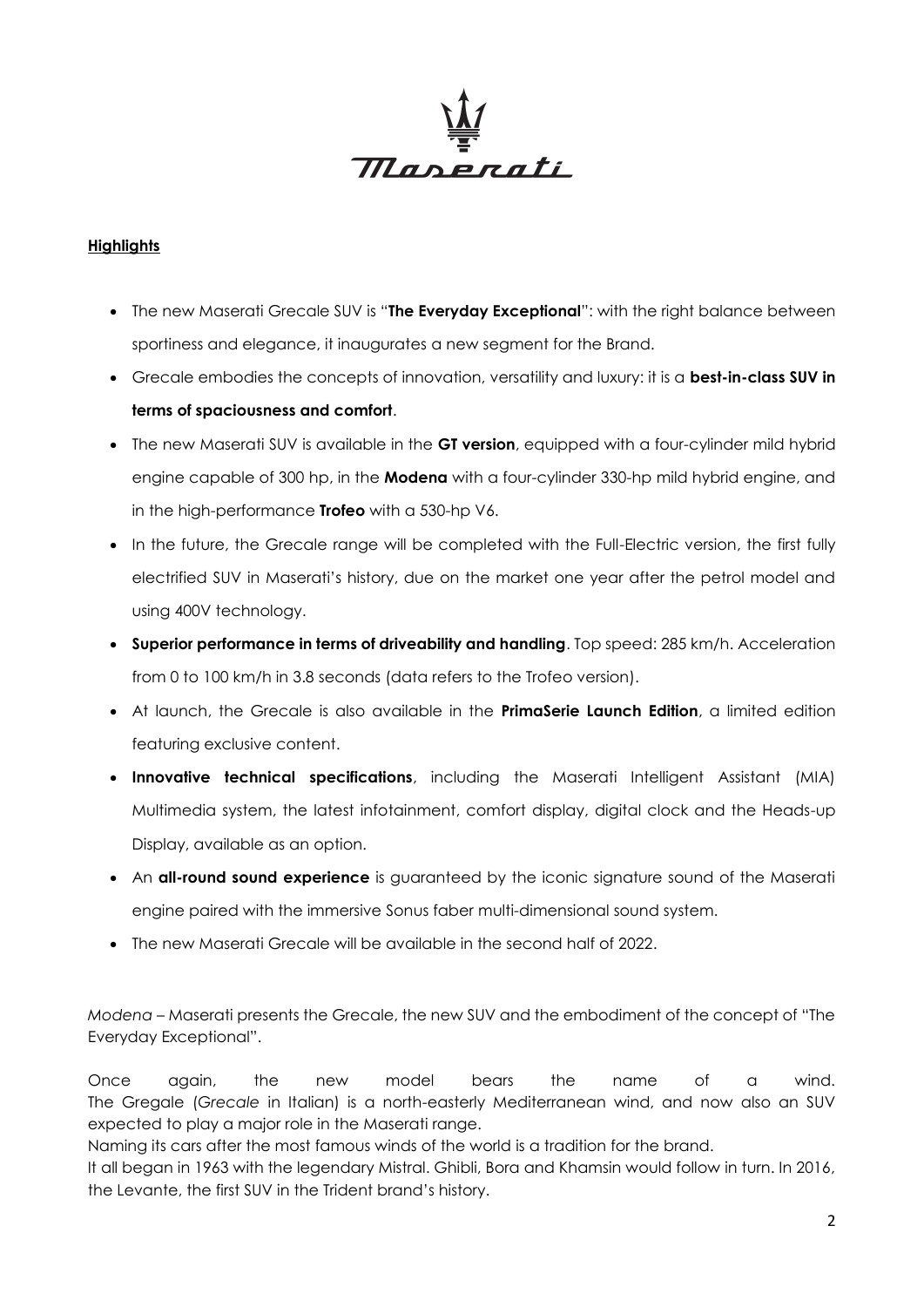

Passion, innovation, versatility and style are the ingredients of the Grecale, soon to be launched with a wide range of powertrains: conventional internal combustion engine, hybrid and, in the future, Full-Electric.

The new Maserati is the everyday exceptional: the thrill of luxury and pure innovation, in perfect balance. A car with great performance, unique, stylish lines and character, and the highest quality in its interiors, courtesy of the refinement of the materials selected for its finishes. Not to mention the high technical specifications and the 360° sound experience, a starting with point the typical Maserati roar of the engine, to the immersive acoustic experience provided by **Sonus faber**'s Premium (standard/base) and High Premium (optional) sound system. Grecale is also an everyday car, an SUV to take your children to school or to commute to work and face the everyday without compromise.

The new SUV embodies Maserati's all-Italian audacity in making luxury and exceptional performance part of the daily routine.

The Grecale is an SUV that stands out in terms of spaciousness and comfort, boasting an impressive set of **best-in-class** features. It is best-in-class in terms of interior space, driveability, handling, acceleration (0100 km/h in 3.8 seconds – on the Trofeo), top speed (285 km/h – again on the Trofeo), sound quality, extensive use of materials such as wood, carbon fibre, leather and excellent standard specifications.

The Grecale is available in three versions: **GT**, powered by a four-cylinder mild hybrid engine capable of delivering 300 hp; **Modena**, with a four-cylinder 330-hp mild hybrid engine; and **Trofeo**, powered by a high-performance 530-hp petrol V6 based on the MC20 Nettuno engine.

The Grecale range will be completed with the debut of the Full-Electric version, using 400V technology.

Also at launch, the Grecale is available in the **PrimaSerie Launch Edition**, a limited edition featuring exclusive interiors and technological content. The very name – PrimaSerie – indicates the privilege of being one of the owners of an all-new model, and makes exclusivity a clear strength. Its unique features are evident down to the minutest detail, including the special contrasting PrimaSerie stitching on the inner headrest.

Developed by the Maserati Innovation Lab in Modena, the new Grecale is produced at the Cassino plant in Italy and is destined to play a leading role for Maserati.

An SUV with generous dimensions: the GT is 4,846 mm long with a wheelbase of 2,901 mm, a height of 1,670 mm, a width of 2,163 mm (including wing mirrors). With a rear wheel track of 1,948 mm (which becomes larger in the Trofeo), it has a distinctively sporty appearance, without sacrificing comfort, which also reaches noteworthy levels in the roominess of the rear. The Grecale accommodates the 99<sup>th</sup> percentile in both the front and rear seats.

A journey aboard the new Maserati model is transformed into a unique experience, combining extraordinary handling with prestigious dynamic and acoustic comfort. The attention to detail, such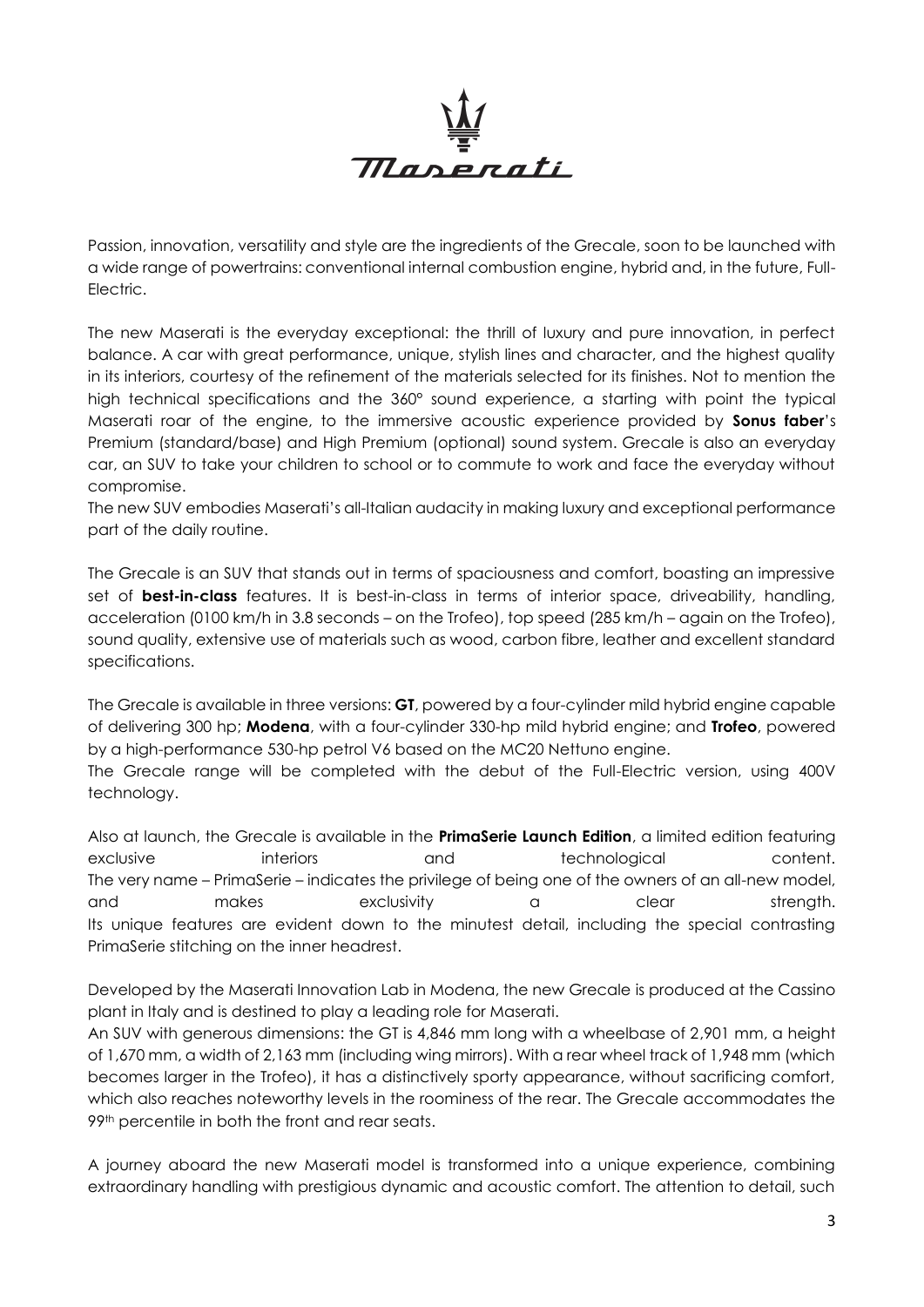

as the privacy windows that guarantee optimal sound absorption, with no loss in the pleasure and uniqueness of the Maserati sound.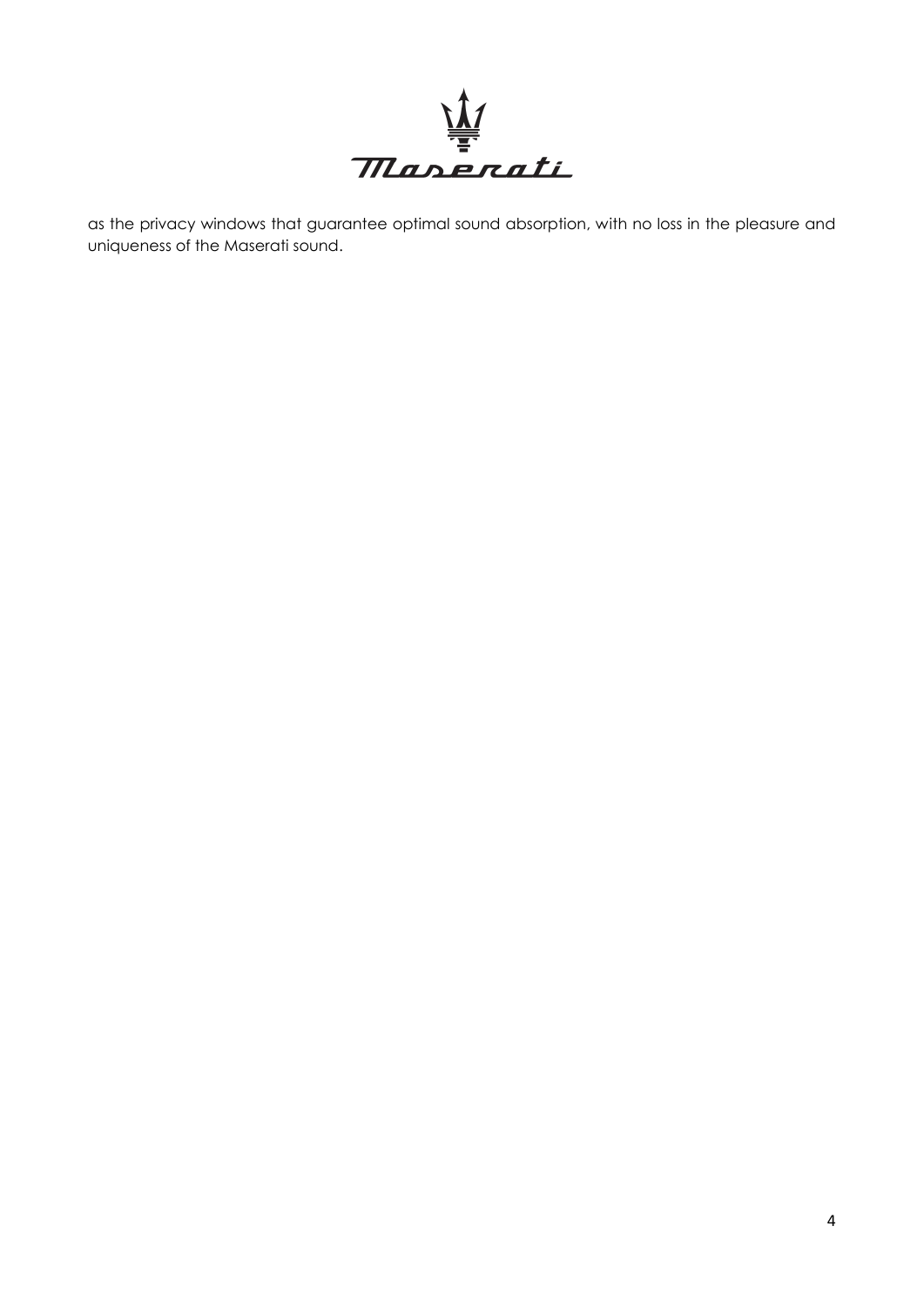

#### **Concept and design**

#### **The DNA of Maserati design**

Maserati is "Unique by Design". The brand's style is based on five fundamental principles, covering all new Trident-brand models from the MC20 onwards, including the Grecale.

- o Visual Longevity.
- o Unique by Design.
- o A Balance of Opposites.
- o Colours.
- o Innovative by Nature.

These pillars form the basis for the brand's research into style, making each and every model clearly recognisable. The inspiration for the Grecale therefore emerges organically from the brand's roots and its iconic character.

**Visual Longevity.** The Maserati approach to design is timeless, characterised by iconic elements with lightened volumes, directly inspired by architecture and art. The cars are sculptural forms devoted to performance, with a unique construction and exclusive proportions that transcend time and fashion.

**Unique by Design.** Maserati is immediately recognisable for the lines of its cars and its style. The approach to design cues evokes the brand's identity. It all begins with the iconic badge: the Maserati Trident. The distinctive design elements form an integral part of the overall stylistic vernacular, such as in the trapezoidal C pillar and the Trident-inspired design of the new rims.

**A Balance of Opposites.** The design elements are inspired by the brand's homeland and acts as an innovative reinterpretation of Italian architecture and craftsmanship. Not just design, only mere graphics, but also know-how, transformed through curiosity and openness to the stimuli from contemporary beauty, filtered through the characteristic style of Maserati. The uniqueness of the materials used in the car speak of the artisan tradition that becomes an endeavour of handmade engineering, enriching the interior.

**Colours.** The same colours used in the interior recall natural environments. Colour research constantly emphasises the link with craftsmanship, the desire to create unique transparencies and interferences between light and matter. The colours are somewhat unexpected, once again inspired by manufacturing, while picking up on contemporary environments.

**Innovative by Nature.** The dynamism and interaction of light become the key elements of the design research, oriented towards new and innovative interpretations. The concepts of pure performance and dynamism are combined with a metamorphosis of colours and materials. This theme is taken up especially in the Full-Electric version, for which specific colour palettes have been created, based on the Northern Lights and the constant interaction embodied by light. The entire car is transformed and evolves into a process that is not an end in itself, but is functional and sensitive to environmental issues.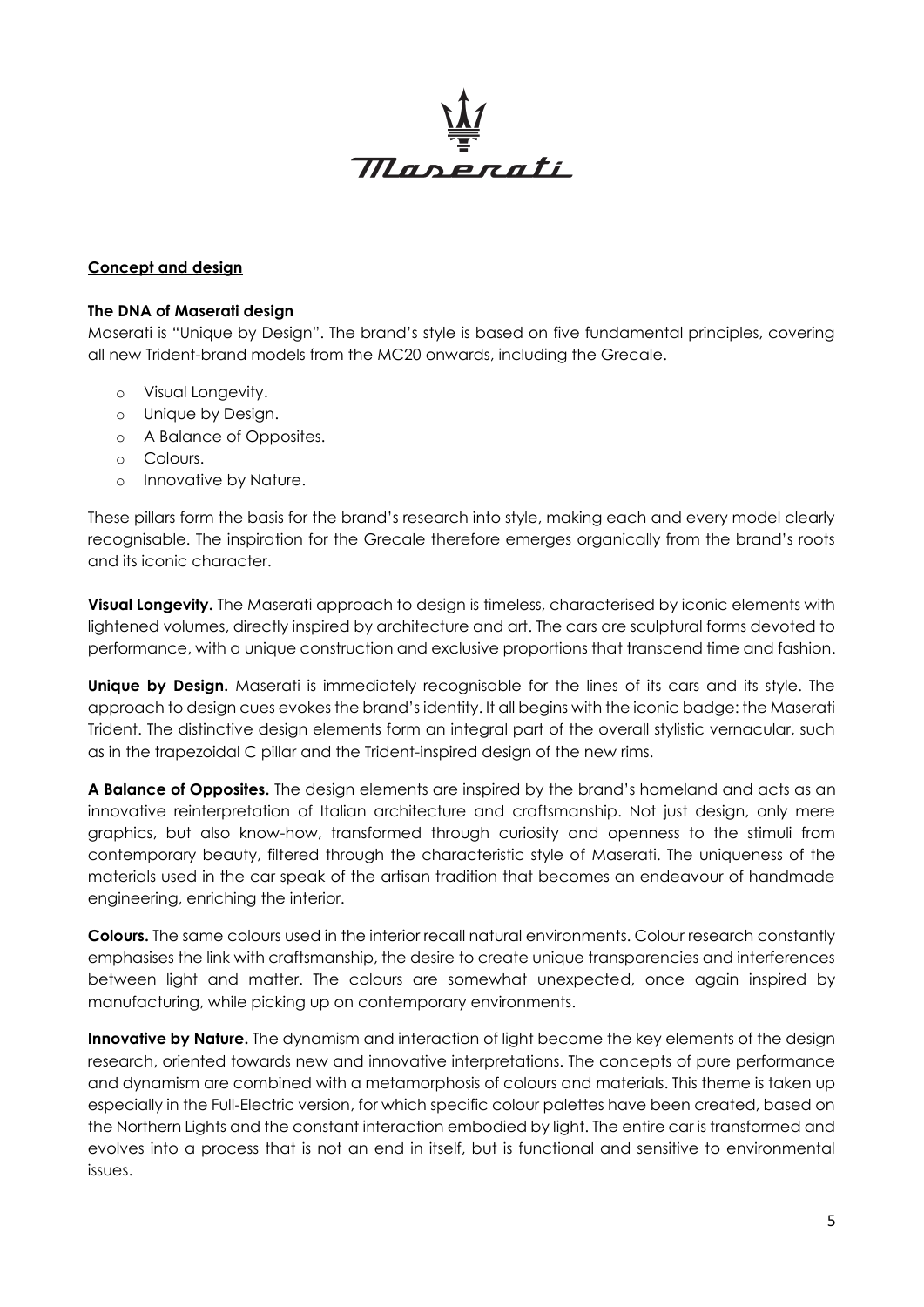

#### **Functionality and emotions come together in the Grecale**

The Grecale embodies the intrinsic values of being made in Italy, the values of Maserati and its new era. Ingenuity and the ability to reinvent itself and develop, always keeping an eye on the future without forgetting its DNA.

Starting from the flagship MC20, the brand has been reinvented, embarking on a new stage in its history, and with it new design elements to be featured on all new models.

The MC20 super sports car provides the Trident brand with a new identity, opening the doors to an entire range of cars whose earliest components can be seen in the Grecale.

The MC20 is the forerunner of this family, featuring a new design, now interpreted in the Grecale in the spirit of innovation and adapted to the dimensions of an SUV.

It is inspired by architecture not only in terms of its forms, drafting and innovation, but also with regard to the quest for and identification of new materials and textures. The end result is the creation of a unique product in terms of its lines, as well as the sensation we can get from physical contact with it.

Like the MC20, the Grecale now takes on a vertical rather than a horizontal aspect, adapted here for the requirements of an SUV. The front is the new model's most distinctive side, featuring a low and imposing grille without being excessive, a sign that emphasises the fact the car is a Maserati. In the Trofeo, the grille is shifted slightly forward, to make it bolder and accentuate its sporty character.

Looking at the profile, the continuous contrast between purity of design and technology jumps out at you, much attention having been paid to the movement from the bonnet to the rear to bring out its sporty character. The contrast is clear between its highly fluid, soft body with meandering, visual forms and its technical components emphasised by the use of carbon fibre.

The distinction is highlighted between bodywork, finding purity in its most evident aspect and technical specifications.

In the rear, the boomerang taillights – inspired by the Giugiaro 3200 GT – take on a characteristically Maserati appearance and trapezoidal lines.

The sporty trapezoidal appearance is an intrinsic feature across the entire car and is made more striking by the coupé effect of the cabin that finishes like a sports car's, a sleek rear window, the strong and bold wings and the car's weight pushed downwards.

Last but not least, a new exhaust design, split in the Trofeo by the addition of a special design feature.

The Modena and Trofeo versions accentuate their sporty character even more, with rear wheel track augmented by 34 mm compared to the GT model. This gives the Grecale a more dynamic aspect, further highlighted by certain chromatic details, the side skirts and the specially designed bumpers. The design of the grille remains the same for all versions, if with chrome-plated lines in the GT and black in the Modena and Trofeo to bring out their sporty character.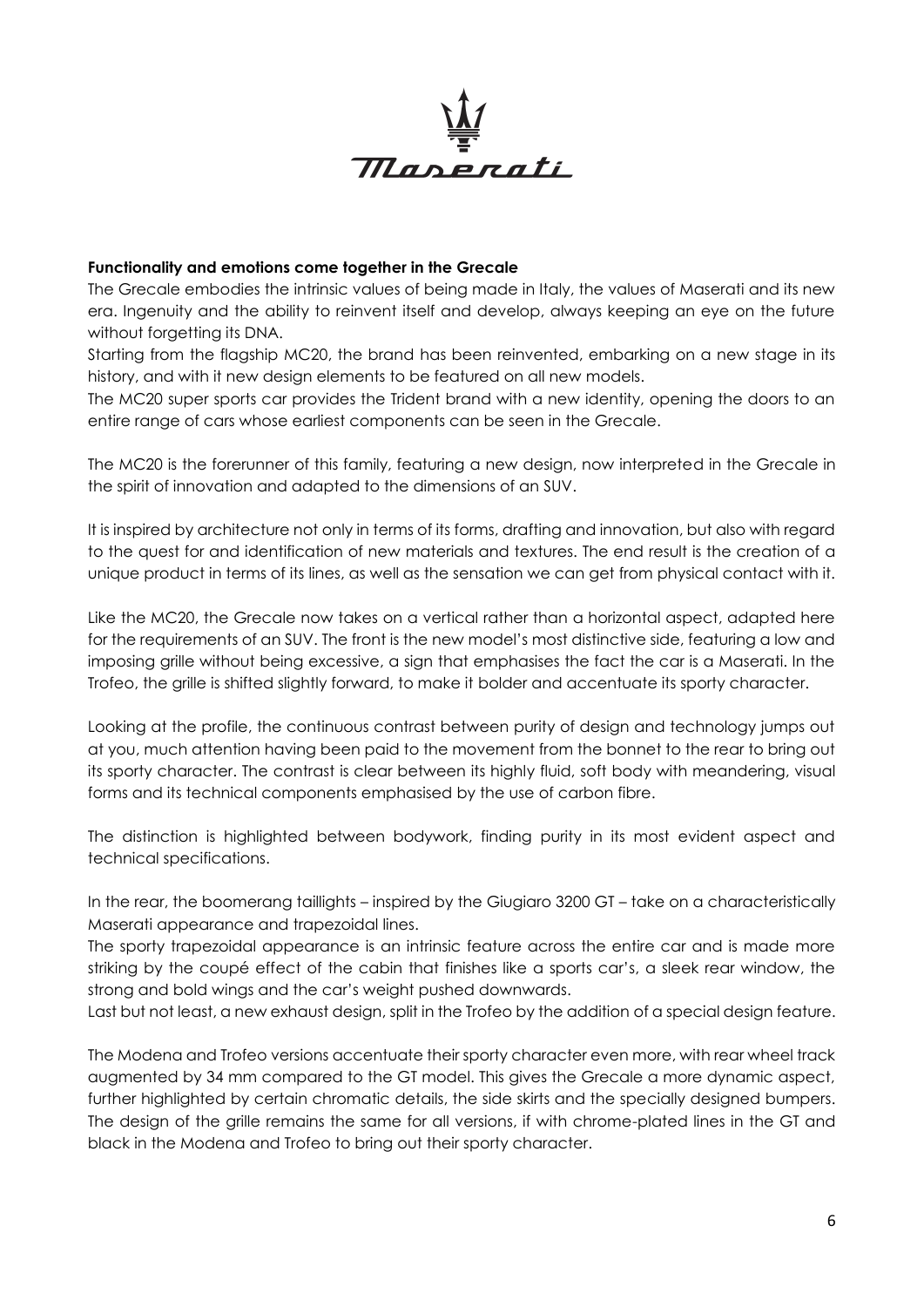

Overall, the stylistic vernacular is pure and athletic, fitting perfectly with the iconic elements of the brand, including the trapezoidal C pillar and the Maserati family's new Trident-inspired alloy wheels.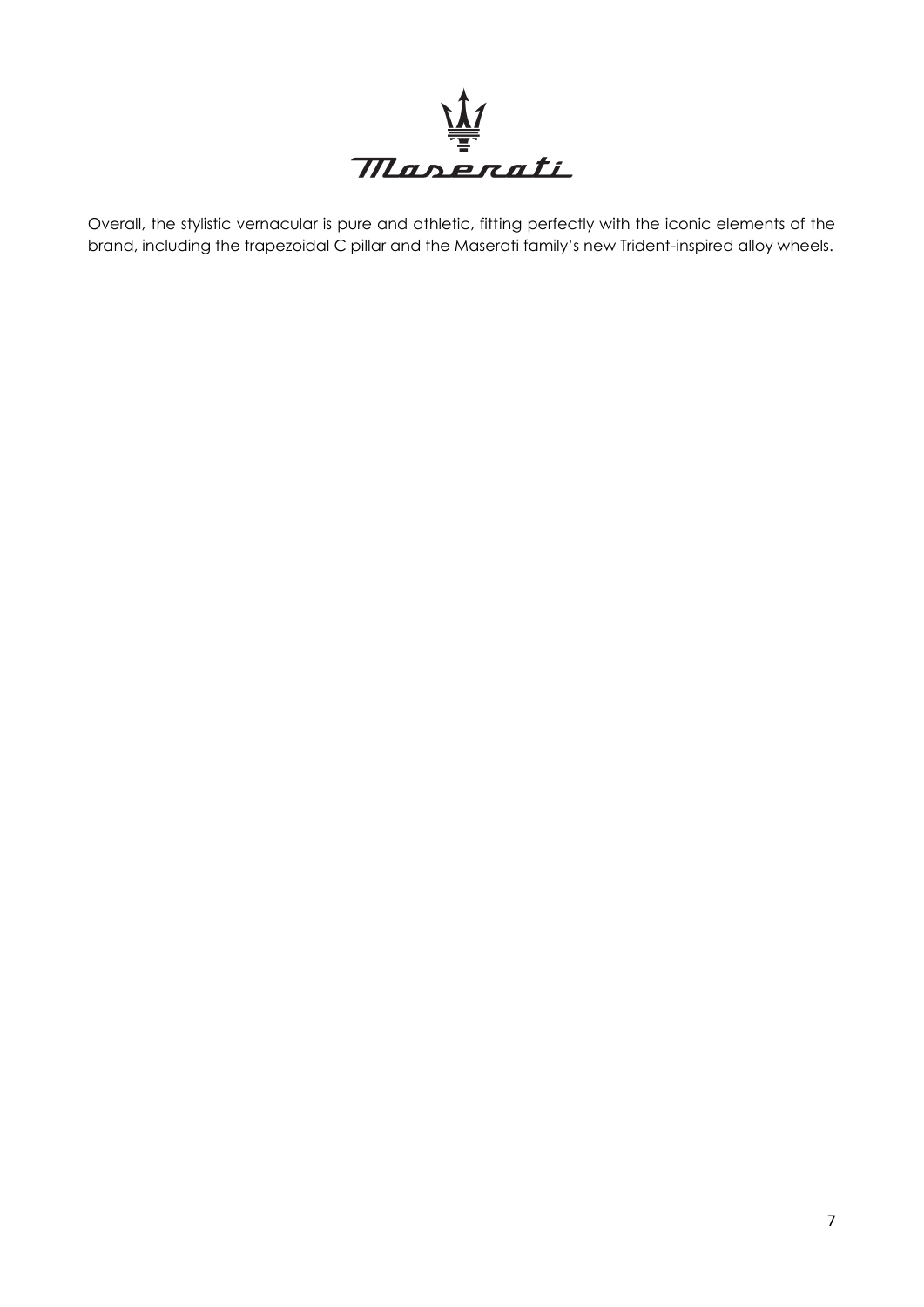

#### **Interior and trim levels**

#### **Clean and modern design, devoted to functionality and design cues**

Everything in the Grecale is devoted to functionality: starting from the brand's characteristic pillars and its over-arching themes – one of luxury, the other sport, the interior design is inspired by the concept of a clean, modern and emotive design, with room for new technology.

The inspiration from its heritage is not an end in itself, but is aimed at taking a great leap forward. As such, the reference to cars of the 1970s like the Ghibli and their T-shaped structure is reduced to a simple and linear, almost architectural design, highlighting the materials.

Opening its doors is like entering a world of comfort and style: prestigious materials enhance the surfaces, together with the quest for unique graphics and colours, inspired by the brand's roots and its origins, reinterpreting the unique processes of Made in Italy. The reinterpretation of Italian craftsmanship is innovative, fascinating and open to grasping the stimuli of contemporary beauty, filtered through the characteristic Maserati style.

The sense of modernity is emphasised by the advanced technical specifications and the purity of the design: the car comes with no less than four screens – the classic cluster and the new central 12.3" panel, a smaller 8.8" comfort panel with extra controls and the new digital clock. The use of technology cleans up the design and removes the buttons from the central panel, leaving more room for the spacious armrest, the large storage compartment with double butterfly doors and the mobile phone charging area.

The aesthetic purity is highlighted in the materials and finishes: the dashboard stitching takes up the double saddle style, offering continuity with the Levante, the other SUV in the Maserati range. Meanwhile, the centre panel and doors feature real material elements, resulting in a feeling of complete harmony throughout the cabin.

Tremendous attention has been paid to the design cues: the detail of the laser-cut metal grilles for the new Sonus faber sound system's tweeters and mid-range speakers, or the chrome-plated finish of the digital smartwatch, the central air vents and the drive mode selector.

Another design cue is represented by the light emanating behind the central display, producing a "living room" effect by using soft, diffused lighting, seen here for the first time in a car. Everything is focused on simplification, to offer a space where the occupants feel at ease and where the most cutting-edge technology only comes into play when needed.

#### **GT, Modena and Trofeo, three worlds to embrace the needs of every driver**

The quest for colours, materials and design cues forms part of Maserati's identity, based on a reflection on the concepts and evolution of 'Italianness' and Made in Italy, in a combination of the uniqueness of the country and cosmopolitan spirit, in turn based on a reflection on the beauty and mindset of those who know how to recognise and develop it.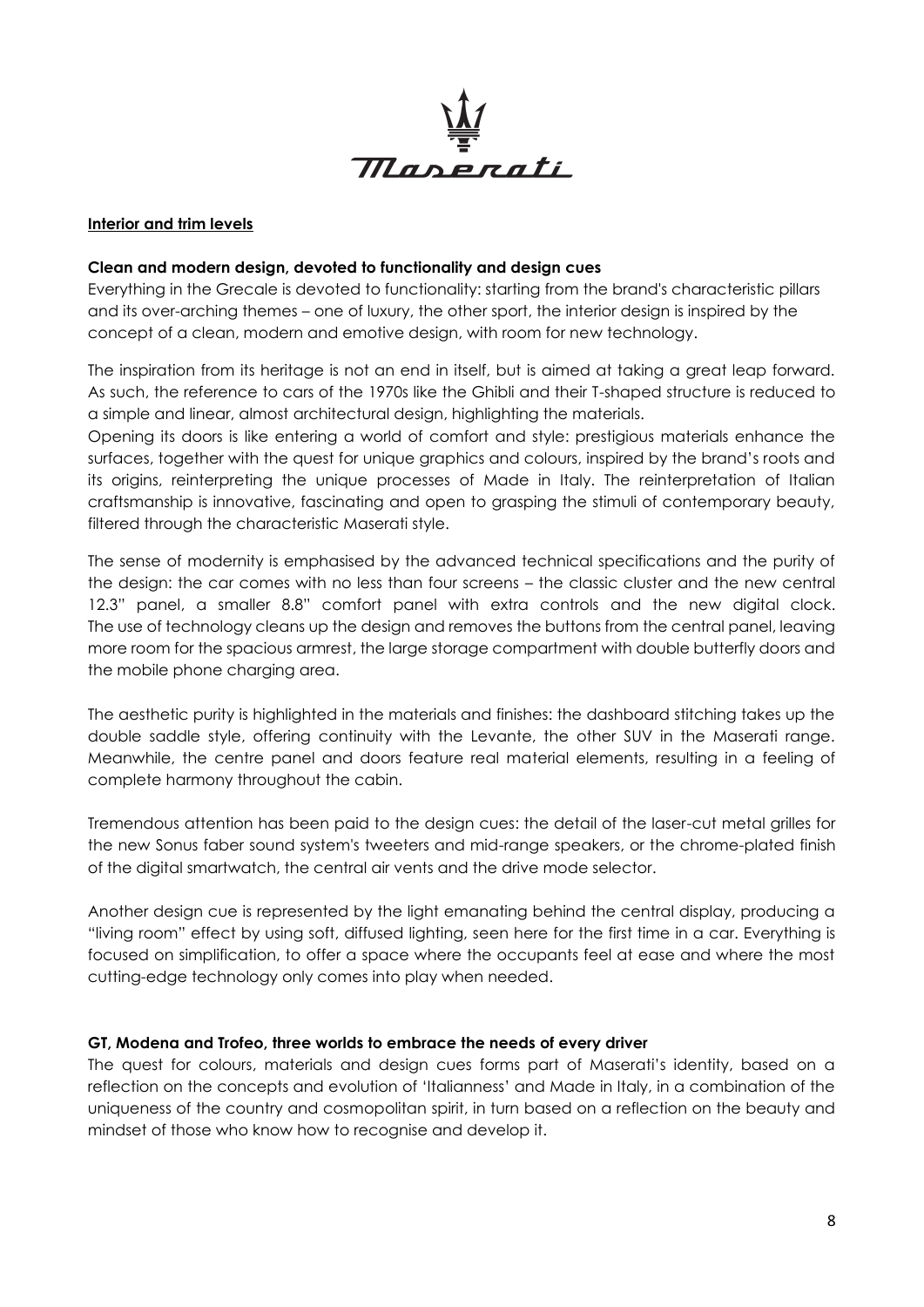

The starting point for the interiors is attention to contemporary architectural vernacular, in terms of drafting and material texture, the quest for uniqueness in the excellence of the material and its unique and sometimes daring processing.

In this perspective of stylistic research come the three Grecale trim levels (GT, Modena and Trofeo), designed not only to satisfy differing users and differing uses, but also to better express the differing over-arching themes of the new Maserati SUV.

**The GT.** The GT version embodies the brand's most urban, minimal and contemporary spirit. It is well suited to dynamic and curious global citizens who pay attention to fashion, yet have a refined style of their own.

The interiors reflect this character: an environment that draws its inspiration less from the automotive sector than from interior design: sophisticated, unexpected and unconventional. The cabin features a Saffiano leatherwork-inspired leather dashboard insert, combined with burnished inserts on the central console and door panel. These are characterised by an unusual laser processing that reinterprets from a Maserati perspective the iconic Maglia Milano, a characteristic of the best jewellery and watchmaking.

For the GT version, the hues selected are warm and enveloping: as an alternative to Black Leather, premium leather in a rich chocolate colour, sophisticated greige or bold black with contrasting stitching is available as an option.

The steering wheel is upholstered in leather, with aluminium fixed shift paddles.

The *Bronzo Opaco* launch colour is also the result of painstaking research: Bronzo, an enveloping bronze, with a matte and silky yet highly technical and minimal finish, is perfect for the forms of the Grecale; the contrast with the brushed chrome design cues makes it contemporary and sophisticated, enhancing its strong character.

To complete the external look, the car features 19" alloy wheels (20" or 21" available as options), body-colour bumpers and side skirts, window shades and front grille inserts in brushed chrome and dual chrome-plated exhausts.

**The Modena.** The Modena version is for those with an innate, timeless elegance, for fans of sport in the great outdoors. It is intended as a means to make the very best of your time and surroundings.

The interiors feature an embroidered and stitched graphic motif, which develops harmoniously across the dashboard, panels and seats. Inspired by the recurring design in the architecture of Luigi Nervi, this motif enlivens and enhances the surfaces. The inserts are available in Dark Ash Burl, an unusual, contemporary wood with a grey tone and an open-pore finish, which enhances the tactile quality of the design cues.

The colours on offer are energetic and elegant: alongside the classic black leather, the other options available are a bold dark red or ice, a bright, fresh and light shade.

The *Grigio Cangiante* launch colour will not go unnoticed either: an interposed three-layer colour, it is the result of years of technological research on pigments and effects and is inspired by the freshness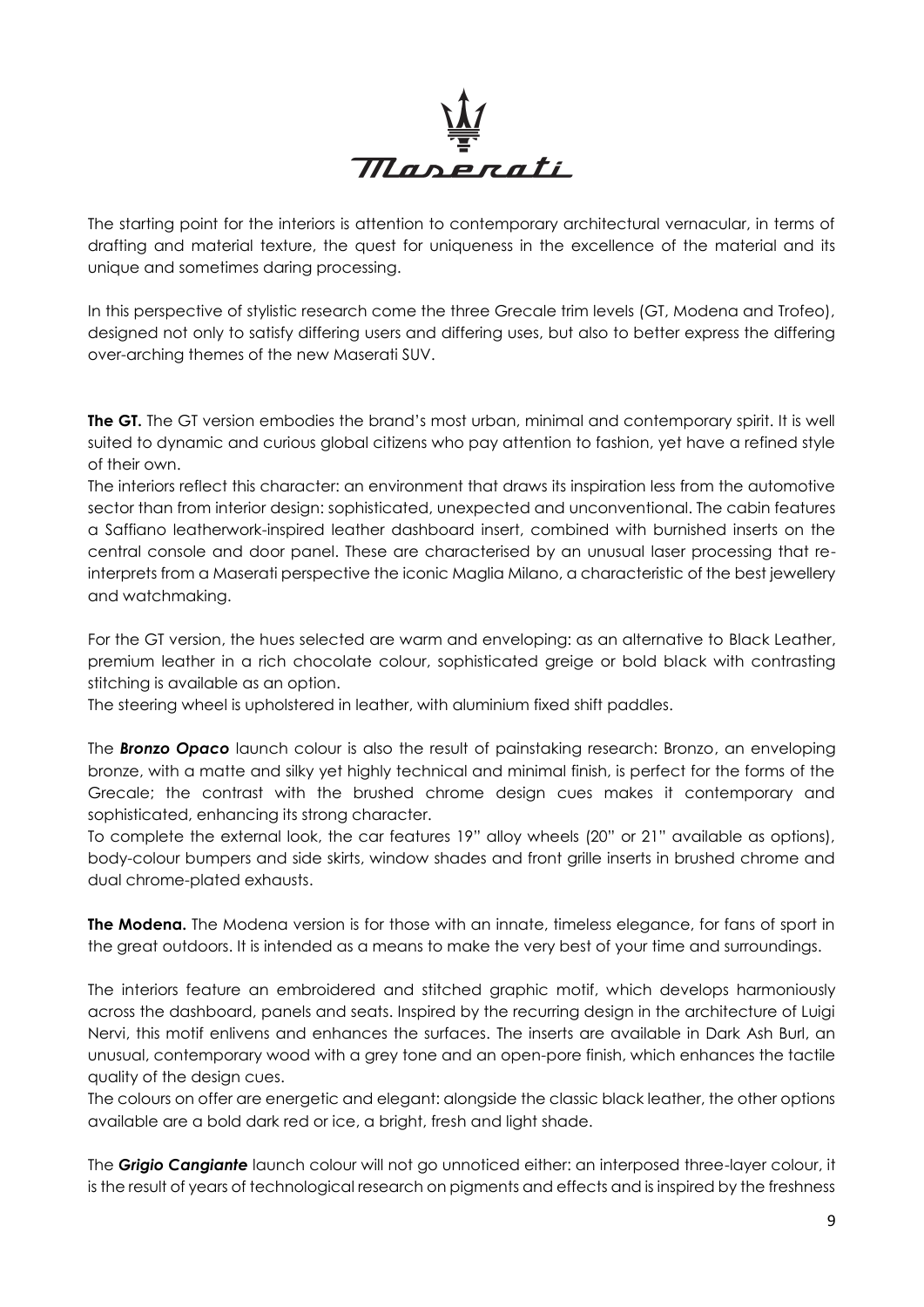

of summer light and the peace of mind that instils. The light, slightly amber background, paired with a cool mica tending towards blue, makes this colour light and technical, while remaining unaffected. The body features 20" alloy wheels, gloss black finish logos, front splitter, grille, window shades and inserts on the side skirts and dark exhausts.

**The Trofeo.** The Trofeo embodies the most extreme aspect of Maserati, with the explicit focus on performance while never sacrificing comfort. This trim level is suited to sports enthusiasts who consider it in terms of performance and a constant personal challenge.

The Trofeo version expresses the coolness that can emanate from an object built around the disruptive force of the engine; the material research focuses on high-performance materials, such as the exposed, three-dimensional carbon fibre and perforated leather, paired with chevron motifs that emphasise the car's dynamism.

The contrasts become bolder: the black environments feature contrasting stitching, in yellow or red, but are also available in two-tone black/dark red and black/ice.

The *Giallo Corse* launch colour is highly assertive and tells of the unbreakable bond between Maserati and Modena: indeed, this yellow combines the city's two heraldic colours (yellow and blue), by mixing a yellow base with a blue mica, for a sporty, advanced look.

Last but not least, the body features 21" alloy wheels, specific sports exhausts and carbon fibre inserts on the front and rear bumpers, and on the side skirts.

The GT, Modena and Trofeo trims will be launched across the range from the MY22 model, and are also available with differing features on the Ghibli, Quattroporte and Levante.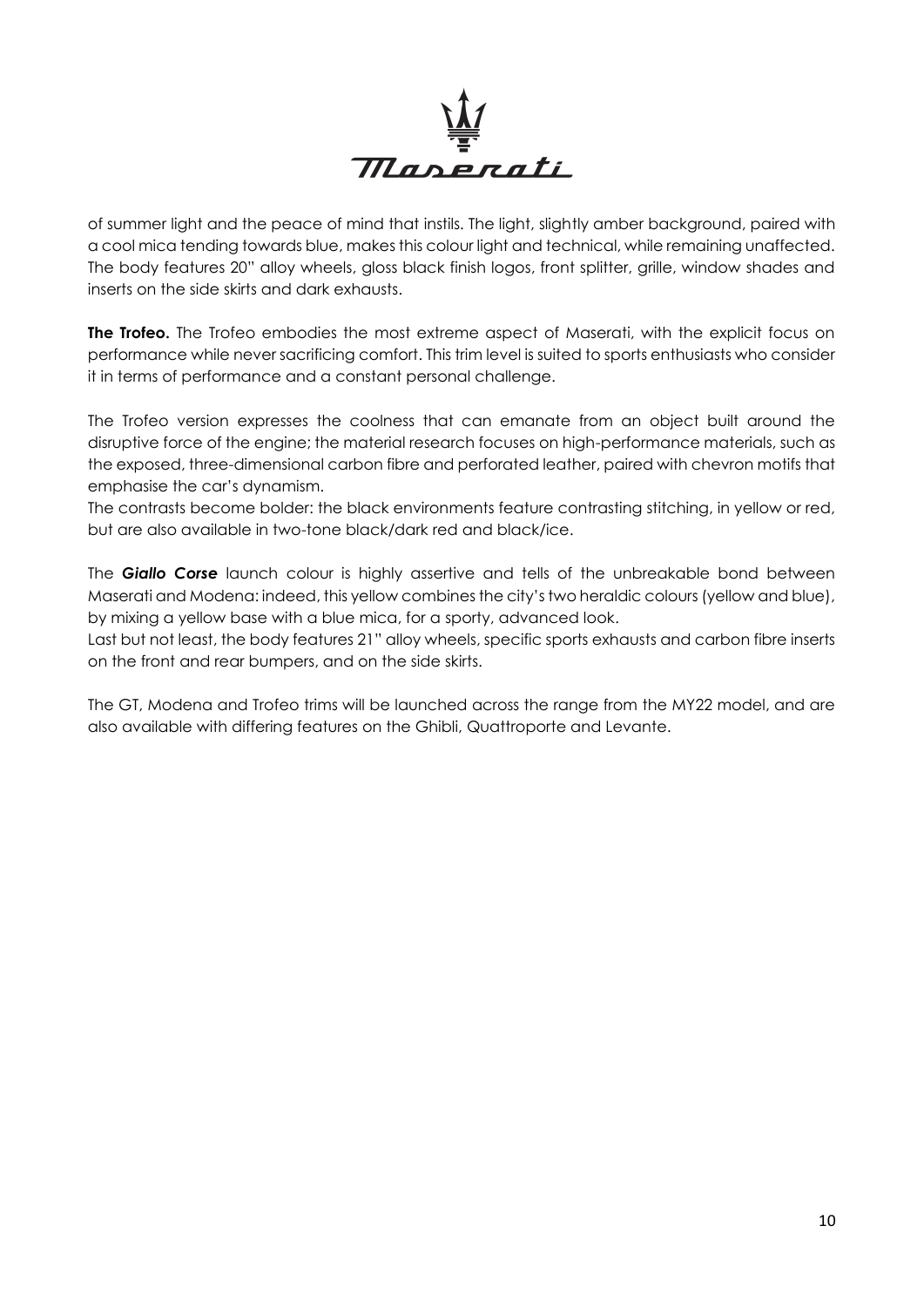

#### **Technical specifications**

#### **Grecale, a synonym for innovation**

The Maserati style is enriched by its technical specifications: when you climb into the Grecale cabin, you are greeted by a digital clock, the first in the Trident brand's history, which becomes a genuine driver-car interface. No longer does it only tell the time: it can also emit a response signal every time it receives a voice command. It takes on a classic form, but comes with a futuristic outlook, almost an over-arching theme for the Grecale, telling us whether contact with the car is active and whether the car "is listening to us as we speak to it". Not just a digital screen to change the skin and appearance according to our tastes. Rather, it is something more, and can even become a compass or G-force meter if necessary.

The philosophy taken on for the Grecale tends towards minimalism in the controls. Nearly everything is now touch-controlled. All it takes is a mere brush of the finger to access the technical features and shortcuts, so you now no longer need to take time to search for the controls you want. Two **displays** are included, the larger central 12.3" screen and another 8.8" panel for extra controls, both positioned ergonomically for the driver: easy to view, yet non-invasive. Passengers can also position the three-zone air conditioner to their liking, via a touchscreen in the

rear seats.

Air **suspension** comes as standard on the Grecale Trofeo, and is an option on the Mild Hybrid versions. The height of the air springs is closely related to the drive mode used. Six levels of suspension adjustment can be selected by the user and are related to the drive modes. The air suspension's total excursion is 65 mm. From normal mode, suspension ranges from a minimum of -35 mm in park mode to a maximum of +30 mm in OFF-ROAD mode. Last but not least, when the car is in PARKING mode, the height is adjusted to facilitate exit from the vehicle.

**The Grecale's** generous 2,901-mm **wheelbase** has made it possible to achieve remarkable roominess in the rear, plus the space in the boot with a flat loading platform, a cargo box under the platform and rear seats that can be folded down by pressing a button in the boot.

Specific research has also been conducted into the car's interior sound design, adding a series of welcome sounds that differ from other Maserati models. It now includes special alerts for seat belts and ceiling light, as well as the **ADAS** systems. These sounds provide a roundness to all the sound alerts received by the driver.

An optional state-of-the-art heads-up display is available, taking its place among the best currently available in terms of brightness, contrast and viewing angles.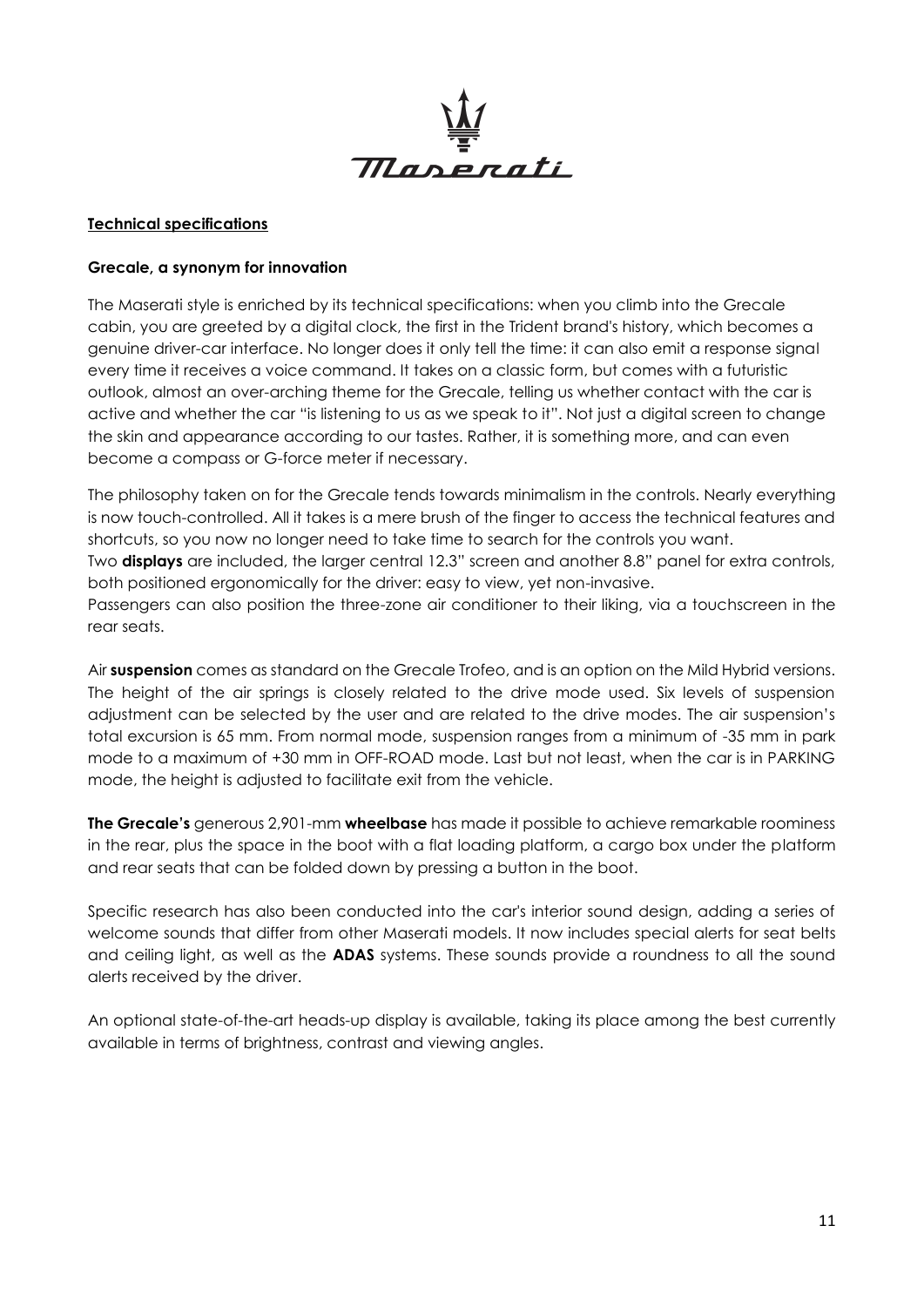

#### **Powertrain and driving experience**

#### **The engine**

The Grecale's six-cylinder 3000-cc twin-turbo engine revolves around **Maserati Twin Combustion** (MTC) technology, which made its first appearance on the Nettuno engine, the driving force behind the MC20 with technology inherited from Formula One, based on pre-chamber architecture.

More than a technological evolution, the Grecale engines – to be constructed and assembled at the Termoli plants – are the true forerunners of the Nettuno and this new family of powertrains. Compared to the MC20 Nettuno, the six-cylinder Grecale comes with a wet sump rather than a dry one. But most of all, it is an engine fitted with cylinder deactivation, with completely redesigned and optimised technology. In certain operating conditions, the right cylinder bank can be deactivated, with its entire valvetrain kept disabled with a system of collapsible tappets: a result achieved with a different oil circuit and the use of cutting-edge components. A complete redesign, due to the inclusion of a dual chamber and therefore new dimensions in the crown of the Grecale's engine.

The MTC engine used in the Grecale shows how technology created for Formula One, then mounted onto a super sports car with extraordinary performance such as the MC20, can also be exploited to improve the performance and efficiency of an SUV.

Although it provides for outstanding performance, the technology used pushes consumption down to the levels of a subcompact and significantly reduces  $CO<sub>2</sub>$  emissions.

The standout in this new V6 engine is the combustion system previously unveiled in the MC20, a solution made possible by the passive pre-chamber system that ignites the fuel in a separate chamber.

As the flames spread, combustion is transferred from the pre-chamber to the traditional combustion chamber by means of a series of specially sized perforations. The upshot is faster, standardised and efficient combustion. The true innovation is the use of this component in conjunction with a second spark plug. Together with the dual injection system, this juxtaposes two operational combustion systems within the same engine.

In practice, a pre-chamber combustion system has been combined with the traditional combustion system. This technical solution optimises performance (output, torque and consumption) in all usage conditions, courtesy of the option of choosing the most suitable combustion mode.

These two systems must therefore be activated individually or simultaneously depending on the demand for torque, without the driver noticing any discontinuity in terms of performance, noise and driving comfort.

The development of a control strategy and specific engine hardware are key elements to ensure and confirm the validity and efficiency of the new combustion system in road-going cars. The result is an engine highly fluid in its delivery, combining a docile character with high performance depending on usage conditions on the road and on the track.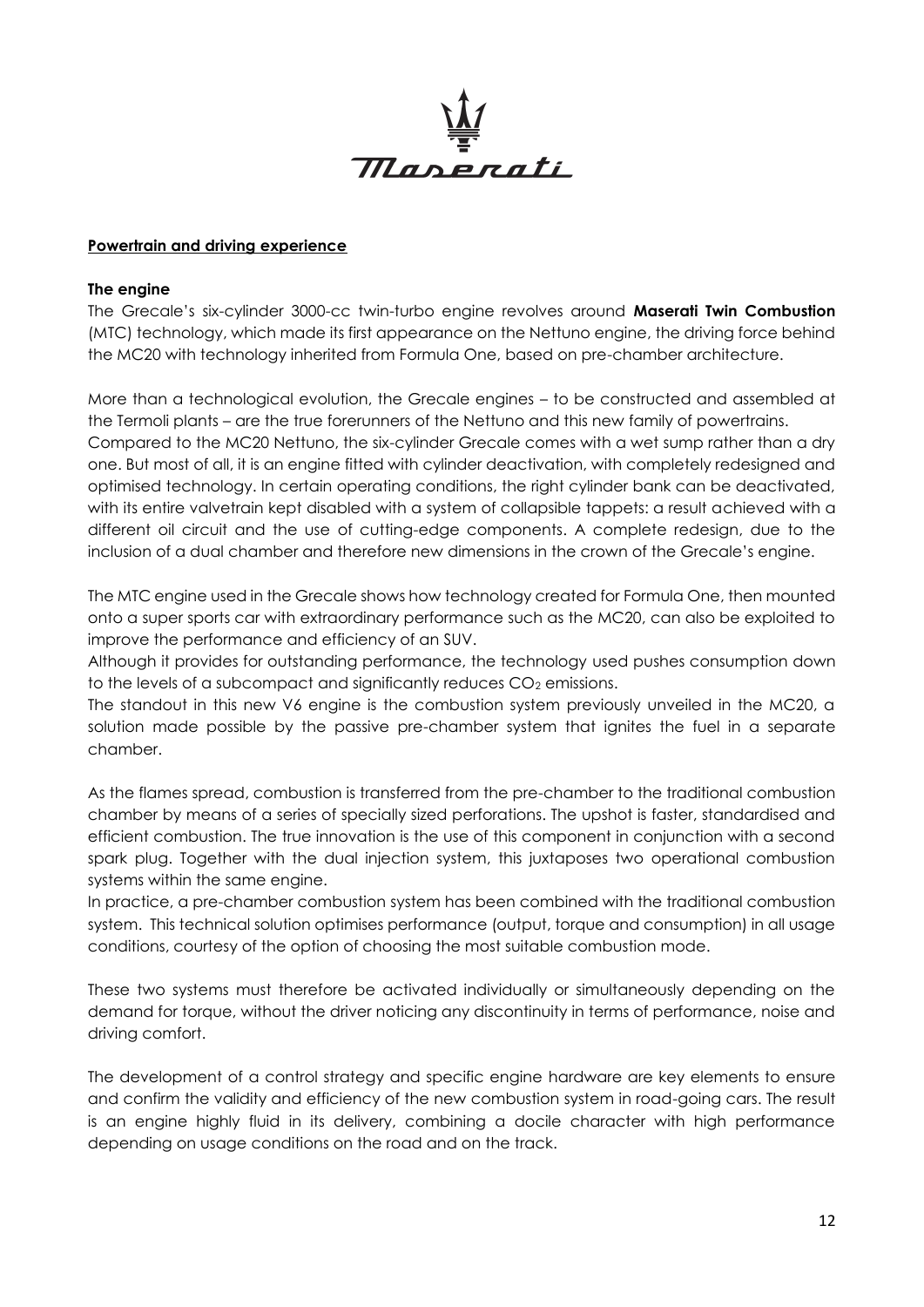

#### **The hybrid Grecale**

In its hybrid version, the Grecale combines a four-cylinder internal combustion engine with a 48-V mild hybrid system. Maserati has selected a hybrid solution that aims most of all at improving performance, whilst simultaneously reducing consumption. The result achieved guarantees higher performance and lower consumption. The same engine excellence and performance of every Maserati model is maintained, although consumption is reduced, making the hybrid Grecale even more efficient than its counterparts fitted with the V6 engine.

The Maserati hybrid system consists of four components: a Belt Starter Generator (BSG), a 48-V battery, an e-Booster and a DC/DC converter. The BSG acts as an alternator, charging the battery located in the boot, which in turn powers the e-Booster fitted to the engine. The engine features dual turbochargers, where the internal combustion component is combined with the e-Booster, powered by either the BSG or the battery. An electric compressor has been included in the car to compensate for the lack of a conventional turbocharger in the early engine cycles, when the electric motor comes into play.

In the Grecale's class – as a hybrid SUV with a BSG and a booster, it is unique, given that the hybrid engine is commonly only used to reduce consumption. Conversely, this solution gives a further boost even when the engine is running at full capacity in Sport mode, when all the benefits of performance can be exploited. In Normal mode, it is used to balance consumption and performance.

Even in models fitted with a hybrid engine, the Grecale will to all intents and purposes remain a Maserati, including for its sound that retains the usual characteristics of any other Trident-brand car, despite being a hybrid. From the moment you get into a hybrid Maserati, you still hear the unmistakable sound of a Maserati engine.

## **Maserati's first 100% electric SUV: Grecale Folgore**

Grecale will be the first full-electric SUV in the brand's history. It will provide an "everyday exceptional" experience, including for customers who are fans of zero emissions and do not wish to sacrifice performance in pure Maserati style.

As such, it will complete a veritable range within a range, the fullest ever, with internal combustion/hybrid engines or a full-electric motor.

The upcoming 100% electric version of the Grecale will be named Folgore, the identifier of Maserati BEVs, which will light the fuse of a new energy.

Grecale Folgore is due on the market one year after the hybrid and petrol models. It will be 100% Made in Italy and will be equipped with a 105-kW/h battery using 400V technology.

Maserati's new electric SUV will be capable of delivering as much as 800 Nm of torque, guaranteeing performance typical of the brand.

It will also be recognisable for its exclusive *Rame Folgore* colour.

The key concept forming a foundation for Maserati's approach to the world of electric is metamorphosis.

The *Rame Folgore* exterior colour is based on extensive research into how the paint can interact with light, which evolves into a living being in constant interaction with its surroundings.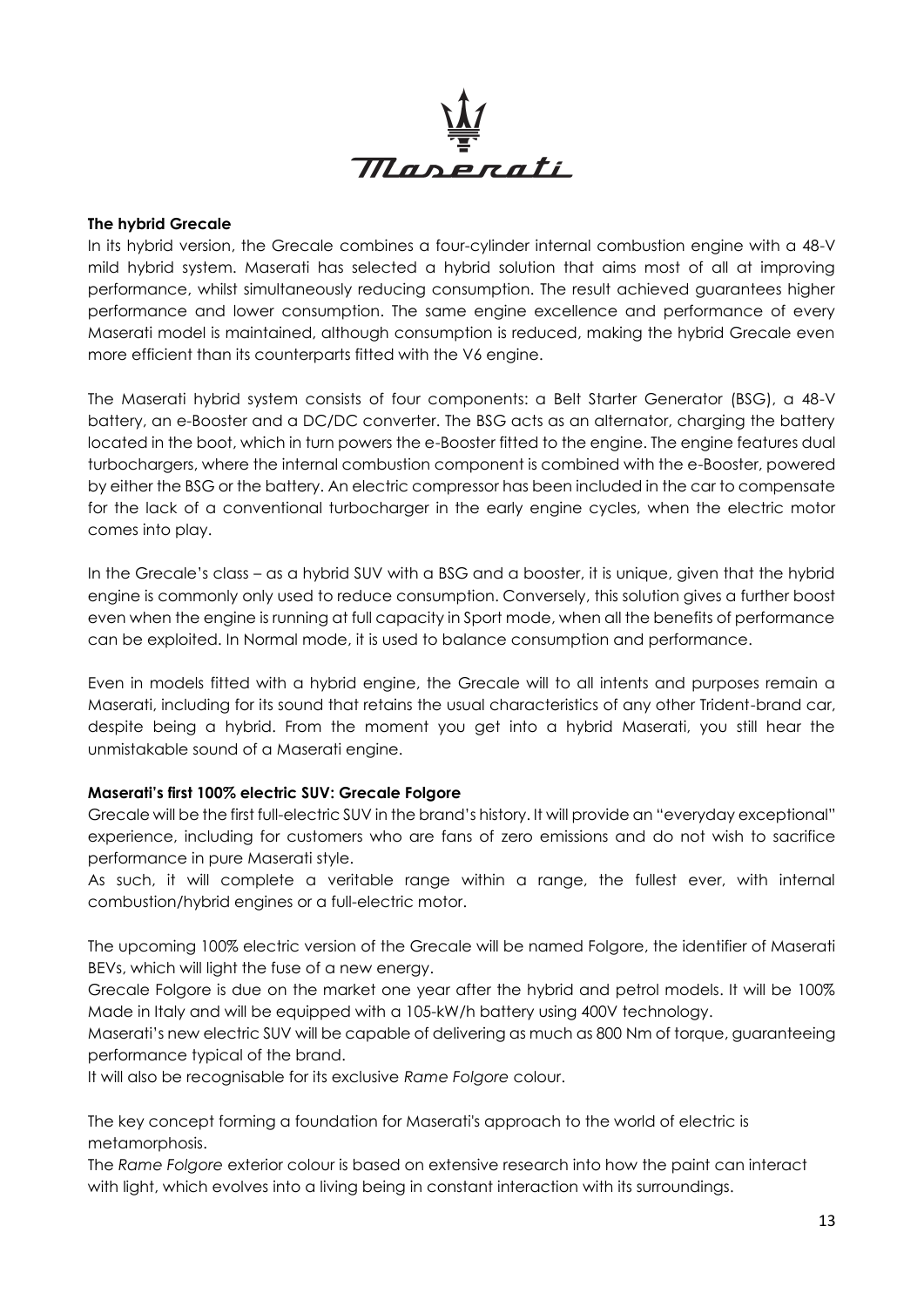

The inspiration is drawn from contemporary architecture, specifically from the façade of the Guggenheim in Bilbao, where warm copper hues in the sections in the sun co-exist with cooler shades of bluish grey in the areas in the shade. These colours are made possible by the use of iridescent pigments.

The concept of metamorphosis can also be found in the design, inspired by the movements of a ballerina. Immortalised in a photograph, they speak of a "controlled performance", a movement made eternal, a natural dynamism that inspires the evolution of the graphic styling, including in the car's interior.

This evolution is reflected in the use of innovative materials such as Econyl, a new element with a unique aesthetic, a recycled nylon obtained using nets recovered from the seas, breathing new life into waste.

#### **Handling and drive modes**

Every journey aboard the Maserati Grecale features an extraordinary driving experience and uncompromising dynamic comfort, partly thanks to the new Vehicle Dynamic Control Module **(VDCM)** system and the 360° control it offers over the car.

A direct evolution of the Chassis Domain Control Module (CDCM) seen in the Maserati MC20, VDCM raises its potential by extending the field of influence to the entire vehicle. This is the first time the systems have been merged, to guarantee levels of performance and integration that could not have been achieved in the older architecture.

VDCM is a 100% Maserati project, designed, implemented and calibrated in-house. The system controls all the vehicle dynamics (vertical, longitudinal, lateral) and is the focus of the new E&E MASAH platform, first seen in Grecale.

It can be compared to a top-ranking orchestral conductor who can set precise targets and timing for all the major actuators in the vehicle, ensuring they are all aligned, reducing intervention times and increasing performance, driving pleasure and vehicle safety.

The option of complete control at vehicle level (now predictive, no longer reactive) provides the opportunity to define Grecale's dynamics, creating a clear distinction between the various DRIVE MODES whilst maintaining the Maserati DNA.

VDCM is based on all-new modular hardware, specifically designed and available in three variants that will be seen in all upcoming Maseratis.

To make the driving experience even more immediate and enable the driver to configure the car according to their needs, **Grecale comes with five different drive modes: COMFORT, GT, SPORT, CORSA and OFF-ROAD**.

COMFORT mode: this is the ideal drive mode for everyday use, guaranteeing maximum usability and comfort. Engine boost and kickdown are limited and improve peak efficiency, while gear change is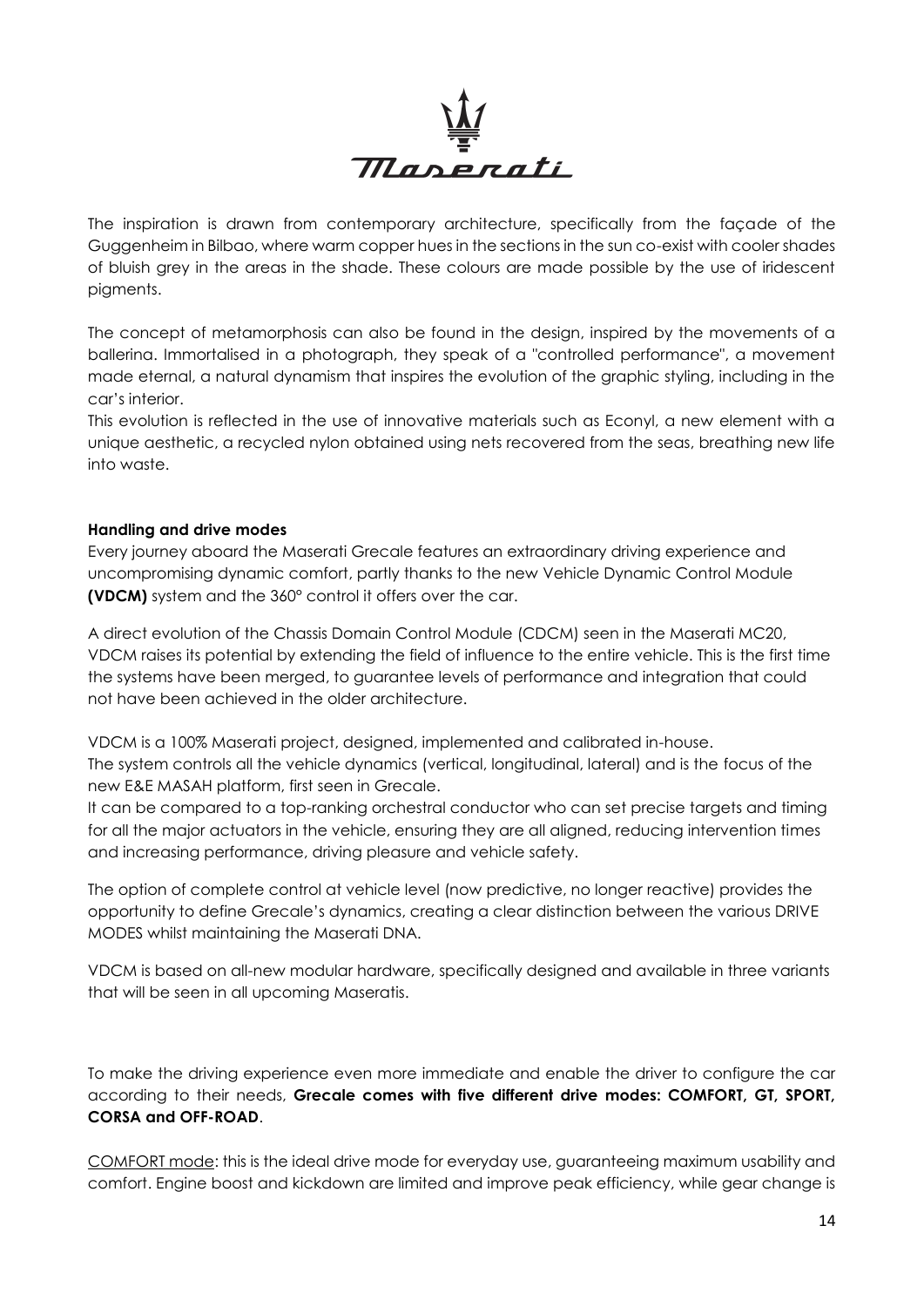

gradual. The suspension is reduced in rigidity and the electric power steering is set to ensure maximum, effortless driving pleasure.

GT mode: the Pedal Map enables structured acceleration without compromising efficiency. Gear change is regular and smooth. Engine boost is normal. Kickdown and pedal sensitivity are moderate.

SPORT mode: pedal sensitivity and gear change are set to peak performance. The active exhaust valves are always open. Maximum engine boost.

The driving position is lowered by 15 mm in "Aero Mode" and the steering wheel is more rigid and responsive when the car is set to Sport mode.

CORSA mode (Trofeo only): offers the driver the most extreme experience and the option of enjoying the true embodiment of the Grecale without any compromises. The pedals are highly sensitive and responsive. Gear change is faster than ever. Kickdown is powerful enough for maximum enjoyment. Traction control is much less active and Launch Control is switched on.

OFF-ROAD mode: to improve all-terrain performance and driving control, efficiency is slightly reduced compared to the Comfort and GT modes. Gear change is gradual. The rev limiter is activated and driving height is set to "High", +20 mm.

The Grecale therefore stands out for its driving pleasure and performance, while ensuring driveability, comfort and safety. The performance is exceptional, combined with off-road capabilities and uncompromised handling.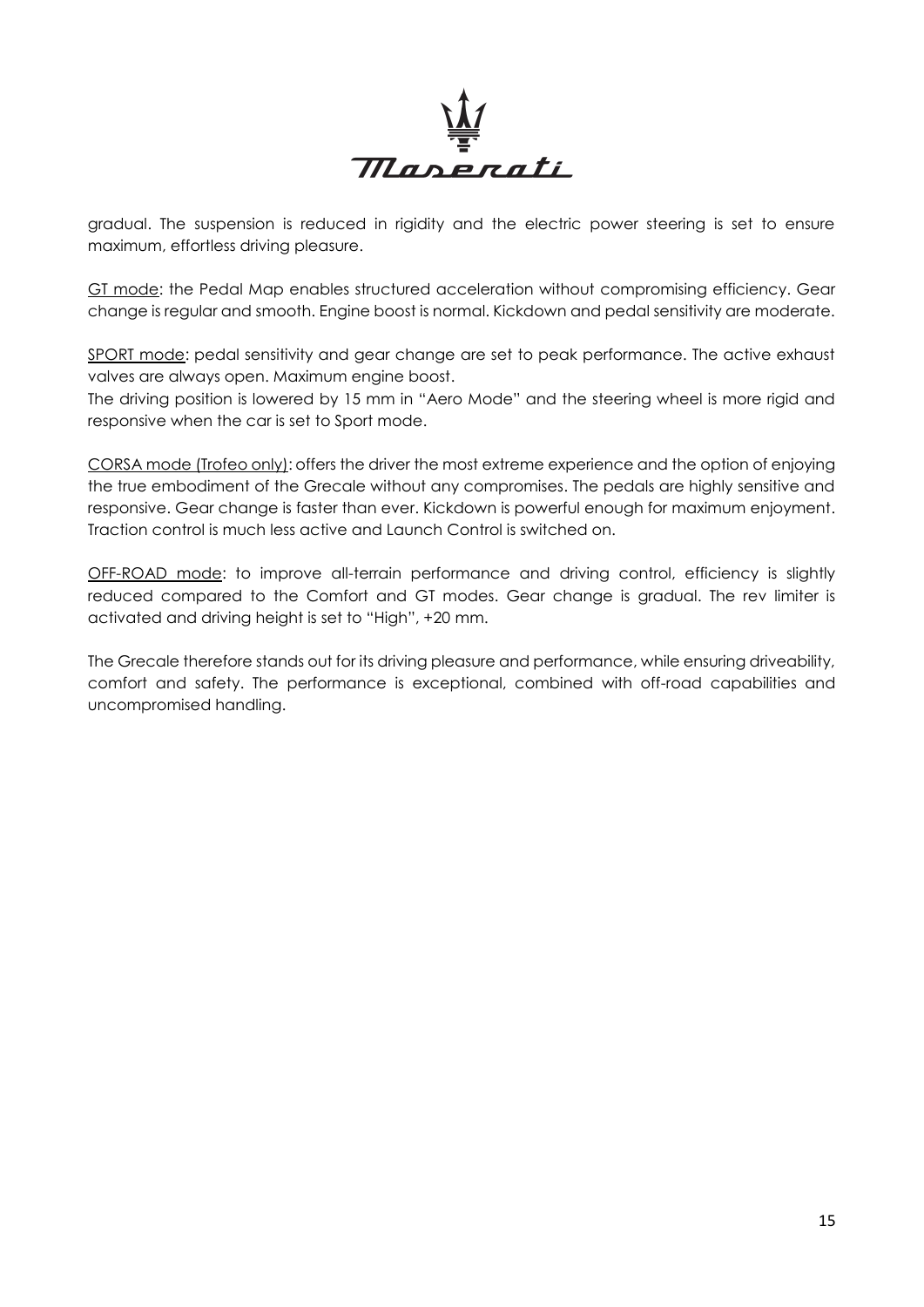

#### **Technology in the name of in-car pleasure**

#### **Maserati Intelligent Assistant (MIA) Multimedia System**

The latest Maserati Intelligent Assistant (MIA) multimedia system comes with a 12.3" screen, the largest ever included in a Maserati, with a resolution of 15 million pixels in Ultra HD.

At the heart of MIA is the Android Auto operating system, offering speed, great operating performance and data processing similar to a tablet's, as well as more memory, for a highly responsive user experience.

Providing each customer with a simple, intuitive and customisable user experience, MIA can be configured with multiple tab-based screens with your favourite functions or the most commonly used ones, to optimise quick access and enable operations with just one tap. Once inside a tab, you can quickly access information and icons.

The Android Auto operating system makes further customization possible by storing up to five different user profiles. Each customer can build their own profile with their personal details, including music preferences and vehicle operation functions. The system also links other vehicle settings to the driver's profile, such as temperature and seat/mirror positioning. Switching from one user profile to another is extremely simple, with just one tap on the main menu.

MIA lets you connect two smartphones at once via Bluetooth, providing the option to manage various priority functions such as phone calls, music selection and text messages. Passengers can use Apple CarPlay and Android Auto to use their smartphone apps quickly, easily and wirelessly, leaving their phones safely put away.

Voice control of on-board functions is a key technology to prevent any driver distractions; the Grecale is equipped with a new voice recognition system with software, microphone technology and natural voice functionality. By saying "Hey Maserati, set temperature to 21 degrees" for example, there is no need to press a button to start the voice recognition system.

#### **Maserati Connect**

Maserati Connect offers an all-encompassing experience inside the car and out. Performance, comfort and safety can be managed intuitively, to transform every journey into a unique, exciting experience.

Always staying connected to your Maserati Grecale means innovative services and features throughout the car's lifespan. Keep up to date on status and position at all times, in contact with the car via your smartphone, smartwatch or virtual assistant (Alexa or Google Assistant) from the comfort of your own home.

Enjoy the always-connected satnav with real-time traffic information and map updates. Take advantage of the Wi-Fi hotspot (free 3 GB package) and activate Alexa in-car. Information on vehicle health status is sent regularly, so you can plan your next service easily online. Last but not least, dedicated support is available in an emergency or if the car breaks down or is stolen.

*\*Availability may vary from one country to another.*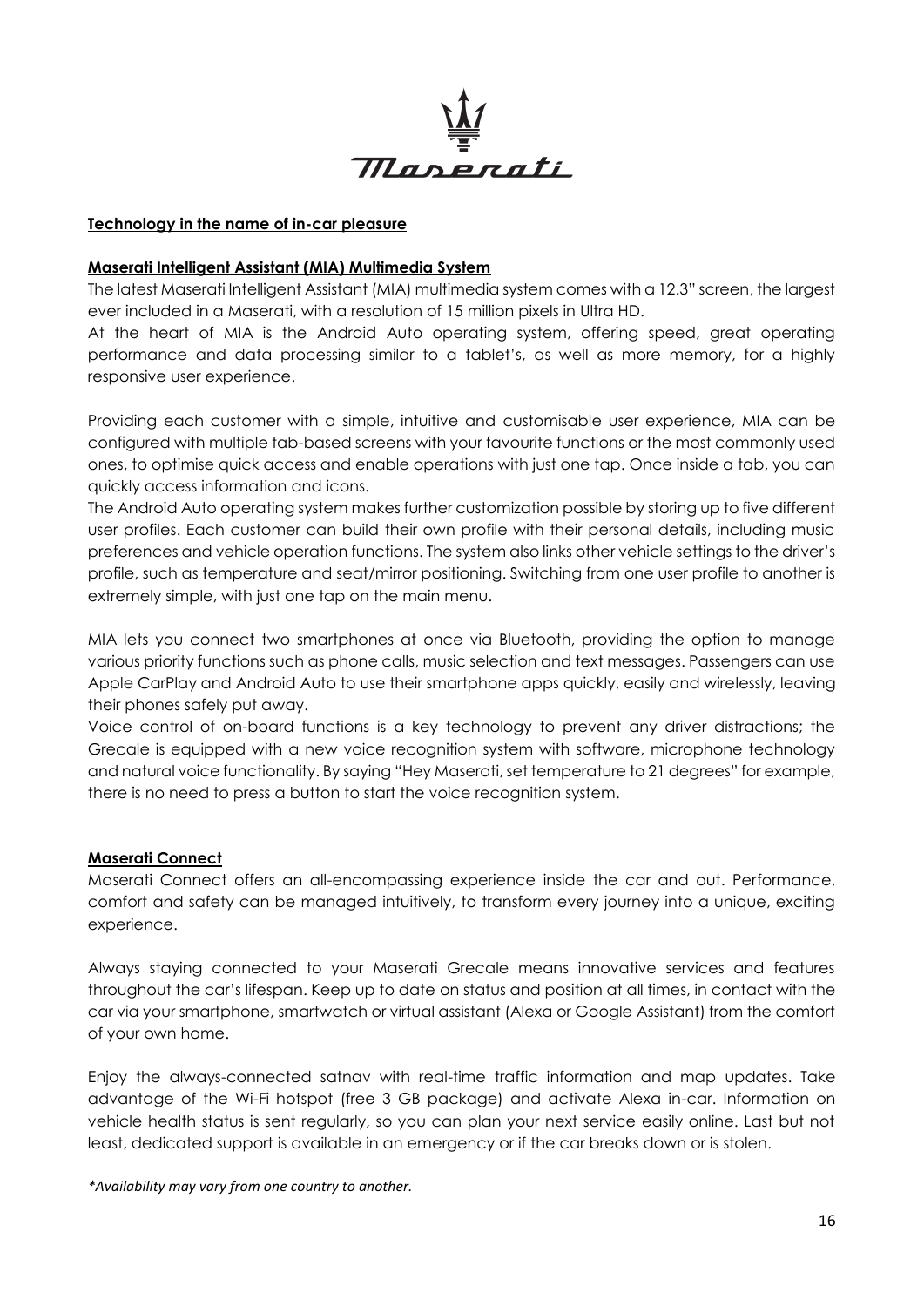

#### **All-round sound experience: the Sonus faber sound system**

The Grecale sound system guarantees a superior listening experience.

Designed and engineered by the specialists at by Sonus faber, the Italian Artisans of Sound, the sound system offers two levels of customisation, the highest of which boasts 21 speakers and 3D sound with an output of up to 1,200 W, for depth of field and truly unique roundness of sound.

Natural materials and exclusive speaker design result in an outstanding natural sound in the cabin, with specific attention paid to distance and time alignment between the tweeters and mid-range speakers to create the distinctive "Voice of Sonus faber" (VoS) tone.

The subwoofer technology has been modified: no longer encased in the boot, now in the open air, paired with the external cavity to optimise performance and space.

The authentic Sonus faber natural sound experience is immersive and exceptional, thanks to 21 speakers overall (total output of 1,285 watts): 7 x 45-W tweeters; 3 x 60-W mid-range speakers; 2 x 45- W surround mid-range speakers; 2 x 100-W front woofers; 2 x 60-W rear woofers; 4 x 45-W height midrange speakers; 1 x 200-W subwoofer.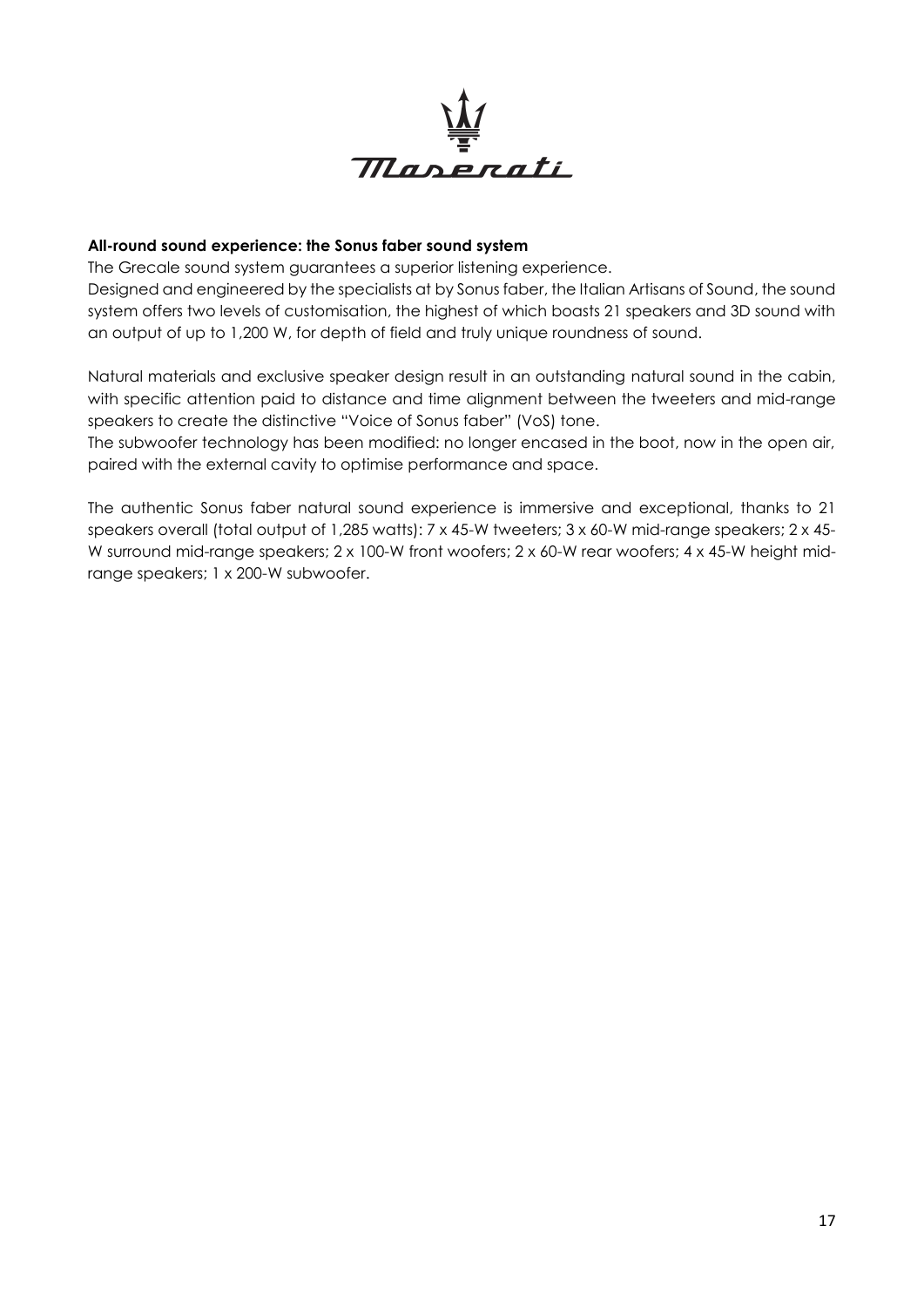

# **Technical specifications**

| <b>TECHNICAL SPECIFICATIONS</b>                              |                                                                                                 |                                                                                 |                            |  |  |  |  |
|--------------------------------------------------------------|-------------------------------------------------------------------------------------------------|---------------------------------------------------------------------------------|----------------------------|--|--|--|--|
|                                                              | <b>GRECALE TROFEO</b>                                                                           | <b>GRECALE MODENA</b>                                                           | <b>GRECALE GT</b>          |  |  |  |  |
| <b>ENGINE</b>                                                |                                                                                                 |                                                                                 |                            |  |  |  |  |
| <b>Engine architecture</b>                                   | Twin-turbo V6 90° MTC                                                                           | L4 MHEV with BSG                                                                |                            |  |  |  |  |
| <b>Displacement (cc)</b>                                     | 3000 cc                                                                                         | 1995 cc                                                                         |                            |  |  |  |  |
| Bore x stroke (mm)                                           | 88 x 82 cm                                                                                      | 84 x 90 cm                                                                      |                            |  |  |  |  |
| <b>Compression ratio</b>                                     | 11:1                                                                                            | 9.5:1                                                                           |                            |  |  |  |  |
| Peak output                                                  | 530 hp @ 6500 rpm                                                                               | 330 hp @ 5750 rpm                                                               | 300 hp @ 5750 rpm          |  |  |  |  |
| Peak torque (Nm @<br>rpm)                                    | 620 Nm @ 3000 - 5500 rpm                                                                        | 450 Nm @ 2000 -<br>5000 rpm                                                     | 450 Nm @2000 -<br>4000 rpm |  |  |  |  |
| Ignition system                                              | Maserati Twin Combustion<br>(MTC)<br>Twin Spark with passive pre-<br>chamber                    | Single ignition coil for each cylinder,<br>connected directly to the spark plug |                            |  |  |  |  |
| Fuel system                                                  | PDI (350-bar direct injection + 6-<br>bar door injection)                                       | Direct injection - High-pressure petrol -<br>$200$ bar                          |                            |  |  |  |  |
| Induction                                                    | Twin turbines with electronically<br>activated wastegate                                        | Turbocharger with electronic wastegate +<br>e-Booster                           |                            |  |  |  |  |
| Lubrication                                                  | Continuously variable<br>displacement wet-sump oil<br>pump with cylinder<br>deactivation system | Variable displacement oil pump as<br>required                                   |                            |  |  |  |  |
| Distribution                                                 | Double overhead camshaft<br>with variable valve timing                                          | Second-generation MultiAir™ valve<br>control system                             |                            |  |  |  |  |
|                                                              | <b>PERFORMANCE</b>                                                                              |                                                                                 |                            |  |  |  |  |
| 0-100 km/h (s)                                               | 3.8"                                                                                            | 5.3"                                                                            | 5.6"                       |  |  |  |  |
| 0-200 km/h (s)                                               | 13.8"                                                                                           | 21.9"                                                                           | 23.7"                      |  |  |  |  |
| Top speed (km/h)                                             | 285 km/h                                                                                        | 240 km/h                                                                        |                            |  |  |  |  |
| Stopping distance,<br>100-0 km/h (m)                         | $<$ 40 $m$                                                                                      |                                                                                 |                            |  |  |  |  |
| Cx (best)                                                    | 0,326                                                                                           | 0.32 (w/ air springs)                                                           | 0,308 (w/ air springs)     |  |  |  |  |
|                                                              | <b>FUEL CONSUMPTION AND CO<sub>2</sub> EMISSIONS - WLTC</b>                                     |                                                                                 |                            |  |  |  |  |
| <b>Fuel consumption</b><br>(combined cycle), L<br>per 100 km | 11.2                                                                                            | $8.8 - 9.3$                                                                     | $8.7 - 9.2$                |  |  |  |  |
| <b>Fuel consumption</b><br>(low cycle), L per<br>100 km      | 17.4                                                                                            | $13.1 - 13.2$                                                                   | $13,1 - 13.2$              |  |  |  |  |
| <b>Fuel consumption</b><br>(medium cycle), L<br>per 100 km   | 11.6                                                                                            | $8.7 - 9.2$                                                                     | $8.6 - 9.2$                |  |  |  |  |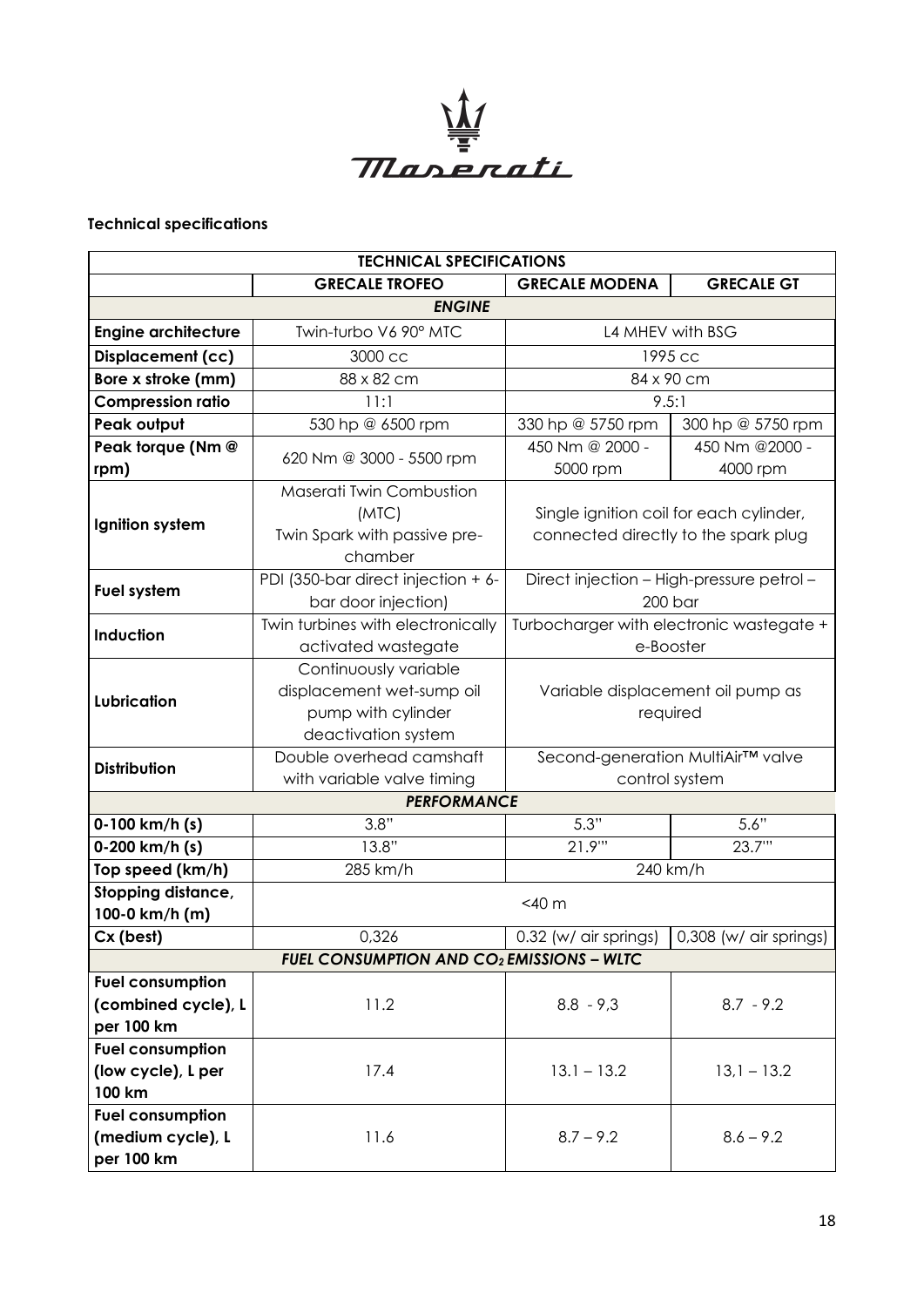

| <b>Fuel consumption</b>         |                                                                                                              |                                                                                                           |                                                                                                                                  |  |  |  |
|---------------------------------|--------------------------------------------------------------------------------------------------------------|-----------------------------------------------------------------------------------------------------------|----------------------------------------------------------------------------------------------------------------------------------|--|--|--|
| (high cycle), L per             | 9.3                                                                                                          | $7.4 - 8.0$                                                                                               | $7.4 - 7.8$                                                                                                                      |  |  |  |
| 100 km                          |                                                                                                              |                                                                                                           |                                                                                                                                  |  |  |  |
| <b>Fuel consumption</b>         |                                                                                                              |                                                                                                           |                                                                                                                                  |  |  |  |
| (very high cycle), L            | 10.3                                                                                                         | $8.4 - 9.0$                                                                                               | $8.4 - 8.8$                                                                                                                      |  |  |  |
| per 100 km                      |                                                                                                              |                                                                                                           |                                                                                                                                  |  |  |  |
| $CO2$ emissions                 |                                                                                                              |                                                                                                           |                                                                                                                                  |  |  |  |
| (combined cycle),               | 254                                                                                                          | 199 - 210                                                                                                 | 198 - 208                                                                                                                        |  |  |  |
| g/km                            |                                                                                                              |                                                                                                           |                                                                                                                                  |  |  |  |
| CO <sub>2</sub> emissions (low  |                                                                                                              |                                                                                                           |                                                                                                                                  |  |  |  |
| cycle), g/km                    | 394                                                                                                          | $297 - 300$                                                                                               | $297 - 300$                                                                                                                      |  |  |  |
| $CO2$ emissions                 |                                                                                                              |                                                                                                           |                                                                                                                                  |  |  |  |
| (medium cycle),                 | 263                                                                                                          | $196 - 209$                                                                                               | 194 - 208                                                                                                                        |  |  |  |
| $g$ /km                         |                                                                                                              |                                                                                                           |                                                                                                                                  |  |  |  |
| CO <sub>2</sub> emissions (high |                                                                                                              |                                                                                                           |                                                                                                                                  |  |  |  |
| cycle), g/km                    | 211                                                                                                          | $160 - 180$                                                                                               | $167 - 177$                                                                                                                      |  |  |  |
| CO <sub>2</sub> emissions (very | 233                                                                                                          | 191 - 204                                                                                                 | 190 - 199                                                                                                                        |  |  |  |
| high cycle), g/km               |                                                                                                              |                                                                                                           |                                                                                                                                  |  |  |  |
| <b>TRANSMISSION</b>             |                                                                                                              |                                                                                                           |                                                                                                                                  |  |  |  |
| Gearbox                         | 8-speed Gen2 8HP75                                                                                           | 8-speed Gen2.5 8HP50                                                                                      |                                                                                                                                  |  |  |  |
| Drive ratio(s):                 | 5.00000 / 3.20000 / 2.14286 /<br>1.72000 / 1.31310 / 1.00000 /<br>0.82262 / 0.64000 R -3.47826 final<br>3.70 | 5.0000 / 3.20000 / 2.14286 / 1.72000 /<br>1.31386 / 1.00000 / 0.82213 / 0.64000 R -<br>3.45600 final 3.27 |                                                                                                                                  |  |  |  |
| <b>Transmission</b>             | Four-wheel drive with limited slip<br>self-locking<br>electronic<br>rear<br>differential                     | drive<br>Four-wheel<br>with limited slip self-   mechanical<br>rear differential                          | Four-wheel<br>drive<br>with<br>open<br>rear<br>locking mechanical differential (optional<br>limited<br>slip<br>self-<br>locking) |  |  |  |
| <b>SUSPENSION</b>               |                                                                                                              |                                                                                                           |                                                                                                                                  |  |  |  |
| Front                           | Quadrilateral with virtual<br>steering axle + active shock<br>absorbers and air springs                      | Quadrilateral with<br>virtual steering axle<br>+ active shock<br>absorbers and air<br>springs (optional)  | Quadrilateral with<br>virtual steering axle<br>+ active shock<br>absorbers (optional)<br>and air springs<br>(optional)           |  |  |  |
| Rear                            | Multilink + active shock<br>absorbers and air springs                                                        | Multilink + active<br>shock absorbers<br>and air springs<br>(optional)                                    | Multilink + active<br>shock absorbers<br>(optional) and air<br>springs (optional)                                                |  |  |  |
| <b>BRAKES</b>                   |                                                                                                              |                                                                                                           |                                                                                                                                  |  |  |  |
| Front                           | 360x32 mm dual-cast<br>perforated and ventilated discs                                                       | 350x28 mm ventilated monolithic discs                                                                     |                                                                                                                                  |  |  |  |